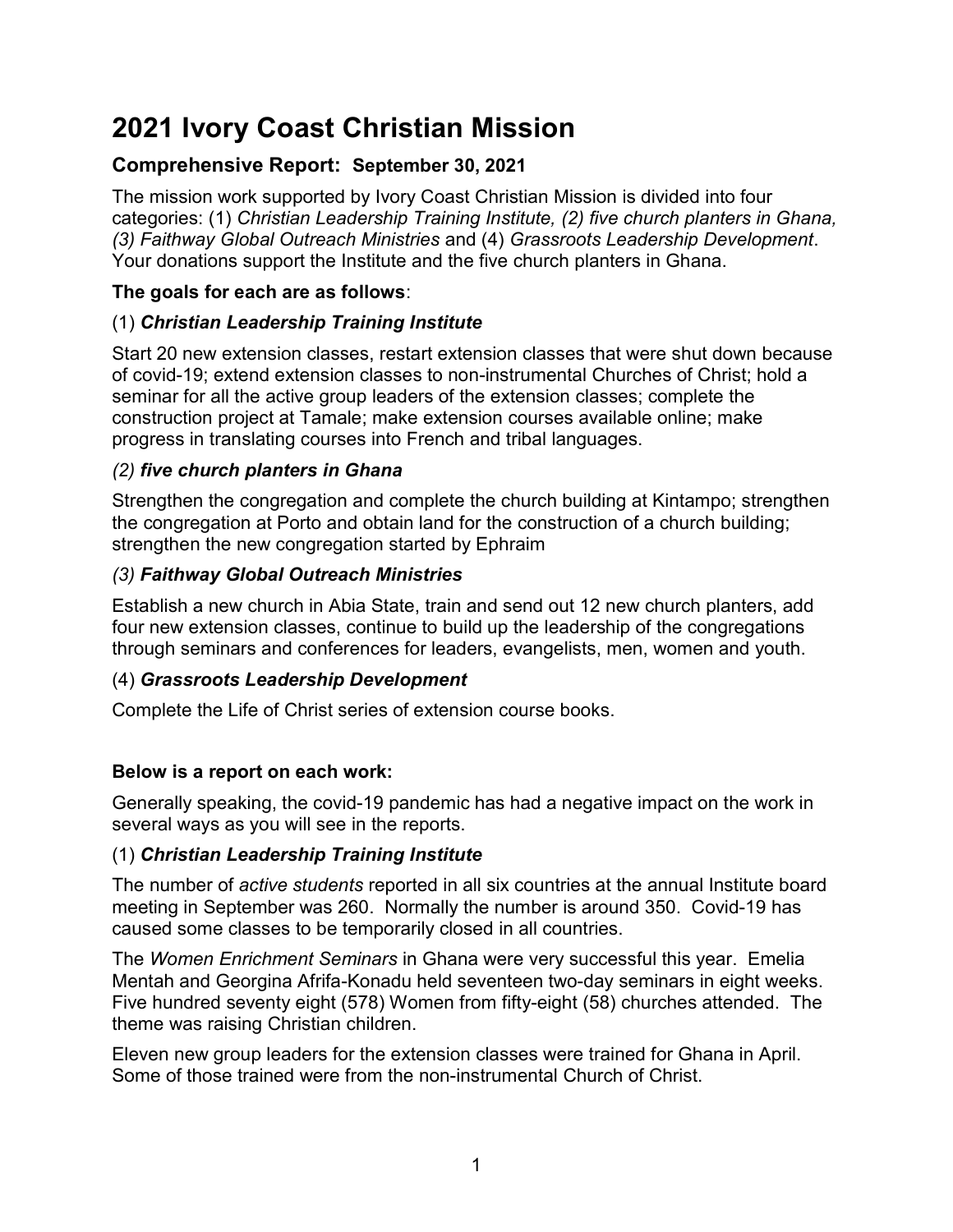The Supervisor of extension classes in Ghana held a seminar for extension students in August. The theme was a Biblical vision for church planting and evangelism to develop servant leaders. The seminar was held in four locations with a total of 90 students in attendance.

Translation of training courses: Audio translation of courses into the Konkomba language was delayed because of health issues of the translator. Conversion of audio cassette tapes into MP3 format was completed for the Ga language. Fourteen of the seventeen Twi language courses have been completed. One more course in the French language was completed by our translator in Northern Ireland. French courses are printed, but tribal languages are in audio format.

#### Challenges:

Loss of pickup in accident: It took several months to replace the Nissan 4X4 crewcab pickup lost in an accident in September 2020. Delays included paper work from the Police and the insurance company. By the first of this year we were in a position to purchase a new replacement for \$7,500 over the insurance settlement. The next delay was with the dealership because of shortage of vehicles. The new pickup was not delivered until February. We thank God that special offerings came in to meet this need.

The construction project in Tamale was put on hold because of a lack of extra funds. However, we were able to send \$7,000 in August because of a special donation. That donation is being used to put a wall around the property to protect it from encroachment. The cost of finishing the first floor so that it can be occupied is about \$55,000.

## (2) five church planters in Ghana

The five church planters are working in two areas – Kintampo and Chamba.

Daniel Marley is the lead church planter in the Kintampo area. He was very sick the first of this year and I suspect that covid-19 may have been involved, but it was not documented. He is also the translator for the Konkomba courses. We replaced Daniel's motorbike with a new one in February.

There are four active churches in the area. The first church established at Gulumpe is on its own with a lay preacher. Simion is building up a congregation at Porto and Ephraim is starting a new congregation. Daniel is working with the Kintampo congregation. It is the main focus because it is young and located in a district capital (like a county seat). A government college there was turned into a university this year. This is bringing people, development and opportunities to the town. It is also increasing the cost of living.

The construction of the building at Kintampo is on hold because of lack of funds. I recently sent \$3,000 for Daniel to rent an apartment for two years for his family so he can stay close to the work. Otherwise he has to ride his motorbike about 25 miles each way from Gulumpe. The cost of finishing our part of the building is about \$20,000.

Kingsley Laryea is the lead church planter in the Chamba area. There are five churches in the area. James, his assistant, is working with a new church plant in a previously unreached village. Brother Laryea is in poor health and is showing signs of early